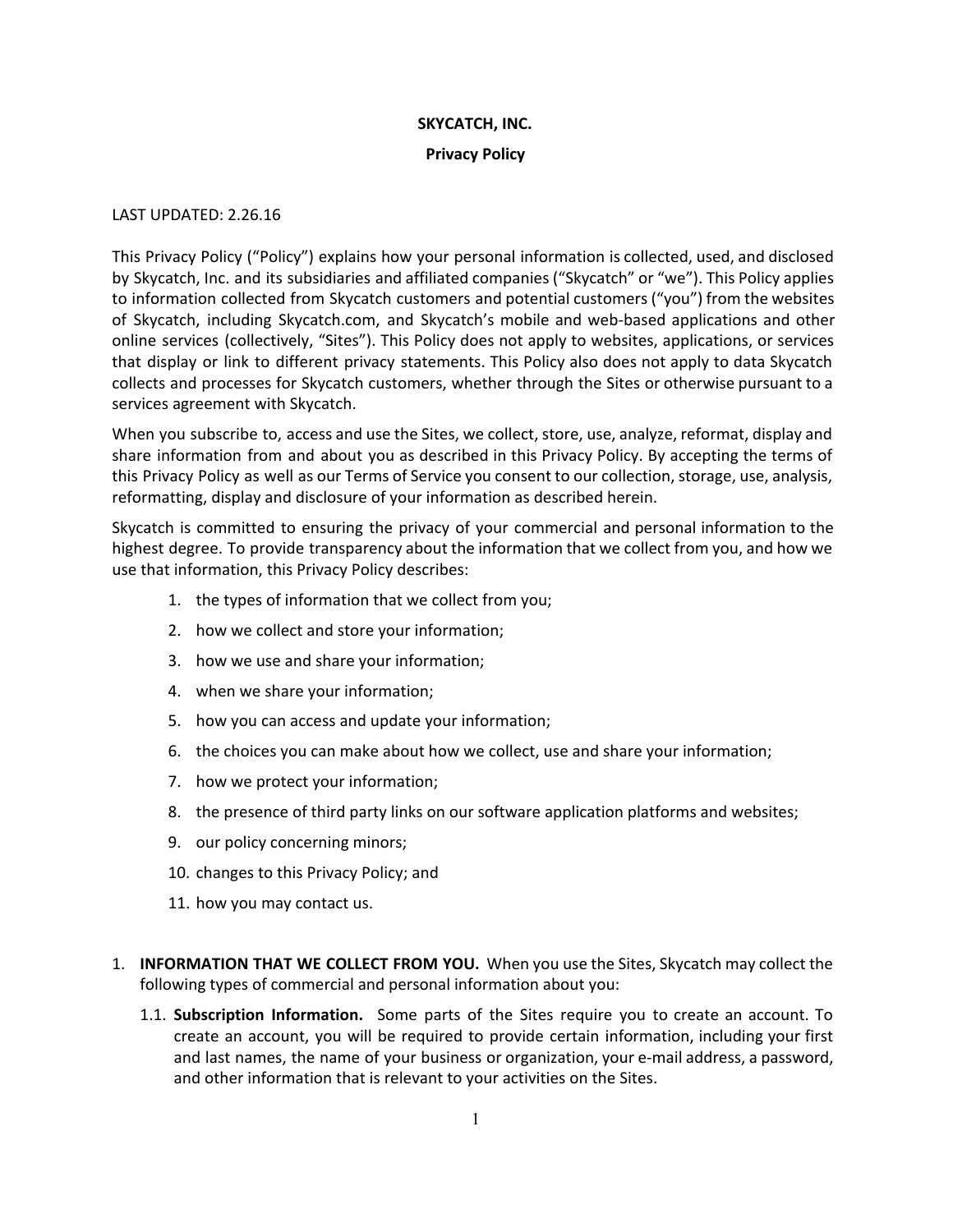Some of the information provided in your account profile may be available to the public and other users of the Sites; such information will be limited to the information that is considered "public" in nature or necessary to identify you. Search engines may index this publicly available information. During the account registration process, we may offer functionality that allows you to opt-out of the public availability and indexing of your account profile information.

- 1.2. **Payment Information**. If you make or receive any payments through the Sites, we will collect and share with our third party payment processor the billing and financial information necessary to process your sent and received payments, which may include your credit card or bank account details and your postal and e-mail addresses. Skycatch may store your information for payment clearing and transaction fee distribution purposes, and our third party payment processor may store your information for use in future payments made or received through the Sites. We will not share your billing and financial information with any other third party for any reason.
- 1.3. **Forums, Blogs, Chat.** Subject to our Terms of Service, we may permit users of the Sites to share content and opinions on discussion forums, blogs, chat rooms and other social media venues hosted by us. Any information that you share in these venues can be read and used by other users for their own benefit or to send you unsolicited messages. We are not responsible for any information that you share in these venues, and any opinions that you or other users express in these venues are your or their own and not attributable to us. Please exercise caution when sharing your information and opinions in these venues.
- 1.4. **Customer Support Correspondence.** When you ask for assistance from our Customer Support team, we will collect and store the contact information you provide (generally your name and e-mail address), information about your project or activity on the Sites and your account profile information. We will also store any written or oral correspondence, including any information that it contains and any data attached to it, and any notes that we derive from it.
- 1.5. **SMS and Push Notifications**. When you sign up to have SMS notifications from the Sites sent directly to your mobile phone, we will receive and store the information you provide in order to enable these notifications, including your telephone number. You can adjust the types of notifications you receive and when you receive them by editing your SMS notification settings.

With your consent, we may send push notifications to your mobile device to provide updates and other relevant messages regarding the Sites. You can manage these notifications from the "options" or "settings" page of your account profile. You may also be able to manage these notifications from your device's settings.

1.6. **Technical and Usage Information**. When you access the Sites, we will collect certain technical information about your mobile device or computer system, including your MAC Address, IP Address and mobile device ID, and usage statistics about your activities on the Sites. This information is typically collected through the use of server log files or web log files ("Log Files"), which are files on our web servers that record actions taken on our software application platforms and websites, mobile device software development kits and tracking technologies like flash and browser cookies, which are used to collect and analyze certain types of technical information. Some of the cookies that the Sites place on your computer are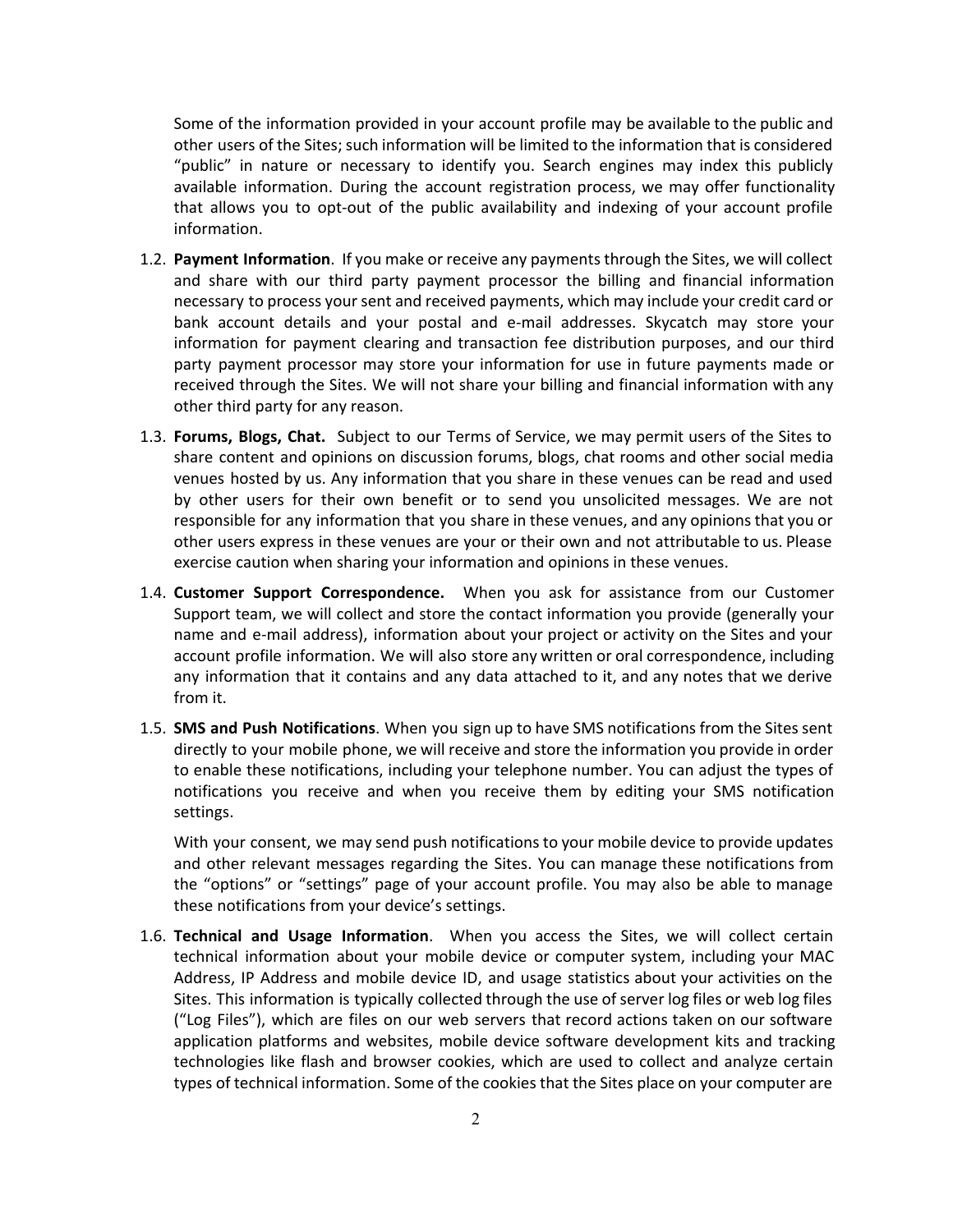linked to your account profile number. For more information on how we utilize cookies and other tracking technologies, please see Section 2.3 below entitled "Cookies and Automated Information Collection".

- 1.7. **Mobile Device Information**. If you access the Sites from your mobile telephone or other mobile device, including iPads and tablets, we collect mobile device identifiers, including the MAC Address, IP Address and mobile device ID. We may create and assign to your device an identifier that is similar to an account number. We may collect the name you have associated with your device, device type, telephone number, country, and any other information you choose to provide, such as user name or e-mail address. We may also collect geo-location information each time you access the Sites from a mobile device unless you have disabled the geo-location feature in the device settings.
- 2. **HOW WE COLLECT YOUR INFORMATION.** When you use the Sites, Skycatch may collect commercial and personal information about you in any one or more of the following ways:
	- **2.1. Account Profiles.** When you subscribe to, access and use the Sites, we will collect and store information about you that you provide in your account profile. Please see Section 1 above for more details about this information.
	- 2.2. **Communications with Other Users**. When you access and use the Sites, we may collect and store information about your communications and interactions with other users of the Sites. The bulk of this information is collected and stored through the use of Log Files.
	- 2.3. **Cookies and Automated Information Collection**. We and service providers acting on our behalf may use Log Files and tracking technologies to collect and analyze certain types of technical information, including but not limited to flash and browser cookies, MAC or IP addresses, device type, device identifiers, browser types or language, referring and exit pages, URLs, platform type, the number of clicks, domain names, landing pages, pages viewed and the order of those pages, the amount of time spent on particular pages, the date and time of activity on our websites, and other similar information. When you access the Sites, we may collect this technical information in order to (i) analyze the usage of our software application platforms and websites; (ii) identify modifications or updates to our software application platforms and websites that could enable a more personalized experience; and (iii) manage advertising. In some cases, we will associate this technical information with your account profile number for our internal use.

We may also employ other technologies including (i) web beacons, which allow us to know if a certain page was visited or whether an e-mail was opened, and also allow us to deliver cookies and understand usage of the Sites; (ii) tracking pixels, which allow us to advertise more efficiently by excluding our current users from certain promotional messages, identifying the source of a new installation or delivering ads to you on other websites; and (iii) local shared objects also known as flash cookies, which help us to prevent fraud, remember your preferences on the Sites and reduce load times.

You can set your web browser to warn you about attempts to place cookies on your computer or limit the type of cookies you allow. Flash cookies operate differently than browser cookies and cookie management tools available in a web browser may not remove flash cookies. If you disable flash or browser cookies, you may lose some of the features and functionality of the Sites.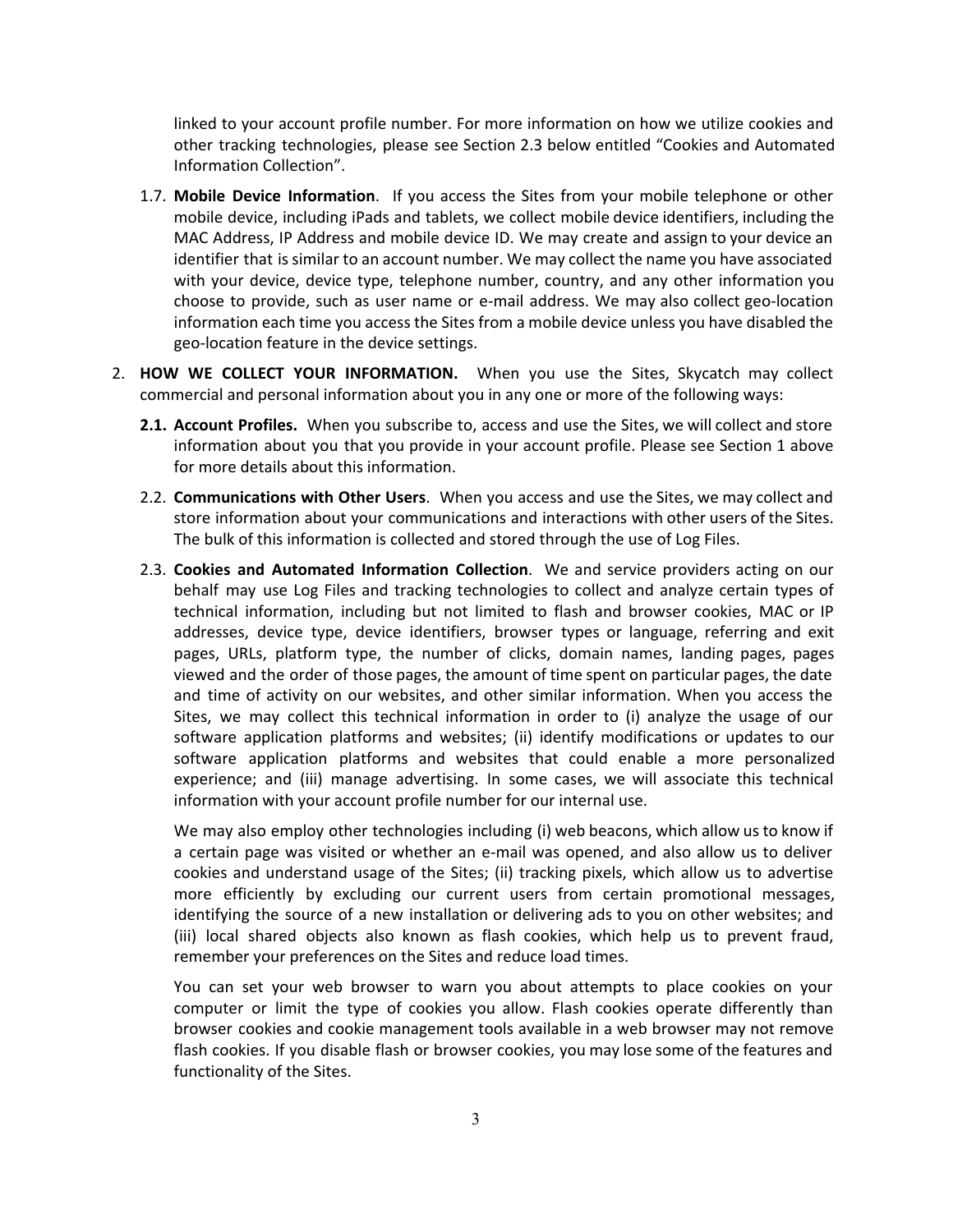- 3. **HOW WE USE YOUR INFORMATION.** Skycatch collects, stores, uses, analyzes, reformats, displays and shares your commercial and personal information in order to offer you the various features and functionalities of the Sites. For example, we may use your information to perform actions such as the following:
	- create account profiles;
	- enable user-to-user communications and contracting;
	- provide technical support and respond to user inquiries;
	- analyze and reformat aerial photos;
	- produce and display aerial maps;
	- analyze platform performance;
	- perform platform maintenance or upgrades;
	- deliver and target advertising;
	- notify users of updates;
	- inform users about new products or promotional offers; and
	- enable clearance of payments made and received through the Sites.
- 4. **WHEN WE SHARE YOUR INFORMATION.** Skycatch may share your commercial and personal information with third parties in the following instances:
	- 4.1. **Other Users**. Other users may see your account profile and search engines may index that information unless you have opted out to prevent the sharing and indexing of this information.
	- 4.2. **Third Party Service Providers**. We may provide your information to third party companies to perform services on our behalf, including payment processing, data analyses, e-mail or postal mail deliveries, hosting services, customer service, and marketing and advertising services.
	- 4.3. **Third Party Advertisers**. We may share your account profiles, including your email address, with third party advertisers for their direct marketing purposes. We may also collect and share (i) aggregated information, i.e., collective but not specifically identifiable information about you and other users; (ii) anonymous information; and (iii) certain technical information about you (as described in Section 1.6 above), with third party advertisers to develop and deliver targeted advertising in the Sites and on the websites of such third parties. We may also allow third party advertisers to collect such information within the Sites, and they may in turn share such information with us.

Outside of the regular operations of the Sites, and through your general use of the internet and mobile devices, advertisers may collect certain technical information from and about you through the use of tracking technologies like flash or browser cookies and web beacons. Such information may be used for purposes of behavioral advertising (i.e., targeted ad-selections and delivery that personalizes your advertisement experience) and web analytics (i.e., analyses of your web traffic and other internet activities to improve your advertisement experience).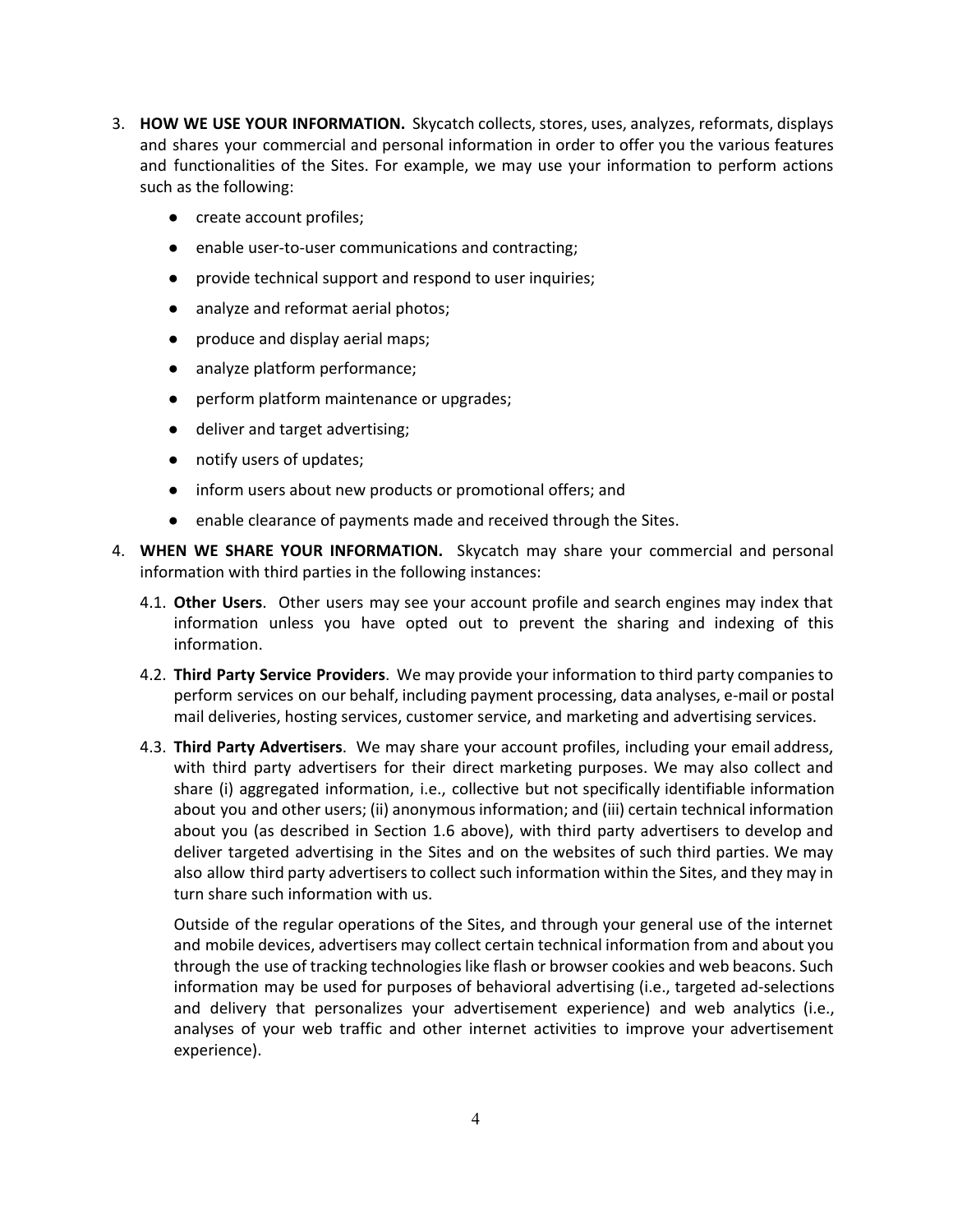- 4.4. **Legal Compliance, Safety and Security**. Your information in, and the content of all of your communications and activities made on or through, the Sites may be accessed and monitored as necessary to provide the services offered through the Sites. Such information and communications may be shared: (i) when we have a good faith belief that we are required to share the information in response to legal process (e.g., a court order, search warrant or subpoena); (ii) to satisfy any applicable laws or regulations; (iii) where we believe that the Sites are being used in the commission of a crime, without proper legal authority or right, or in violation of personal privacy, including to report such criminal activity, legal violation, or privacy infringement or to exchange information with other companies and organizations for the purposes of fraud protection, credit risk reduction, legal compliance or privacy protection; (iv) when we have a good faith belief that there is an emergency that poses a threat to the health and/or safety of you, another person or the general public; and (v) in order to protect the rights, property or safety of Skycatch, including to enforce this Privacy Policy and our Terms of Service.
- 4.5. **Sale or Merger**. If we undergo a business transition, such as a merger, acquisition by another company, or sale of all or a portion of our assets, we may transfer all of your information in, and the content of all of your communications and activities made on or through, the Sites to the successor organization in such transition. If material changes to our privacy practices will occur as a result of such business transition, we will notify you and other users of the business transition prior to transferring your information.
- 5. **HOW TO ACCESS AND UPDATE YOUR INFORMATION.** If you no longer want Skycatch to make active use of your commercial and personal information, you may (i) cancel your subscription to the Sites online and/or (ii) send us an e-mail to privacypolicy@skycatch.com to request that we cancel your subscription and delete your account profile. Please place "Delete My Account" in the subject line of your email and include your first name and last names, email address and account profile number. We will respond to your request subscription cancellation and/or account profile deletion request within 30 days. Please note that all raw and processed data and certain records, for example those pertaining to payments made or received through the Sites and customer service matters, will be retained by us for intellectual property, other legal and accounting purposes. If you have shared content in the Sites, we may not be able to delete that shared content.

## **6. YOUR SHARING AND MESSAGING OPTIONS.**

- 6.1. **Opting out of Promotional Communications**. You may choose to opt out of receiving promotional e-mails from Skycatch by clicking on the "unsubscribe" link in any such e-mail, or visiting the email preference page in your account profile. Please note that once we receive your request to unsubscribe to our promotional e-mails, it may take an additional period of time for your opt-out selection to become effective.
- 6.2. **Opting Out of Other Communications**. You may opt out of receiving SMS messages by texting STOP to the number we send from for that particular SMS program. When we receive an opt-out message from you for SMS messages, we may send a message confirming our receipt of your opt-out selection. When you install our software applications on your computer or mobile devices you can choose to receive push notifications. You can turn off such notifications by visiting the "options" or "settings" pages in your account profile or your device's settings regarding the Sites.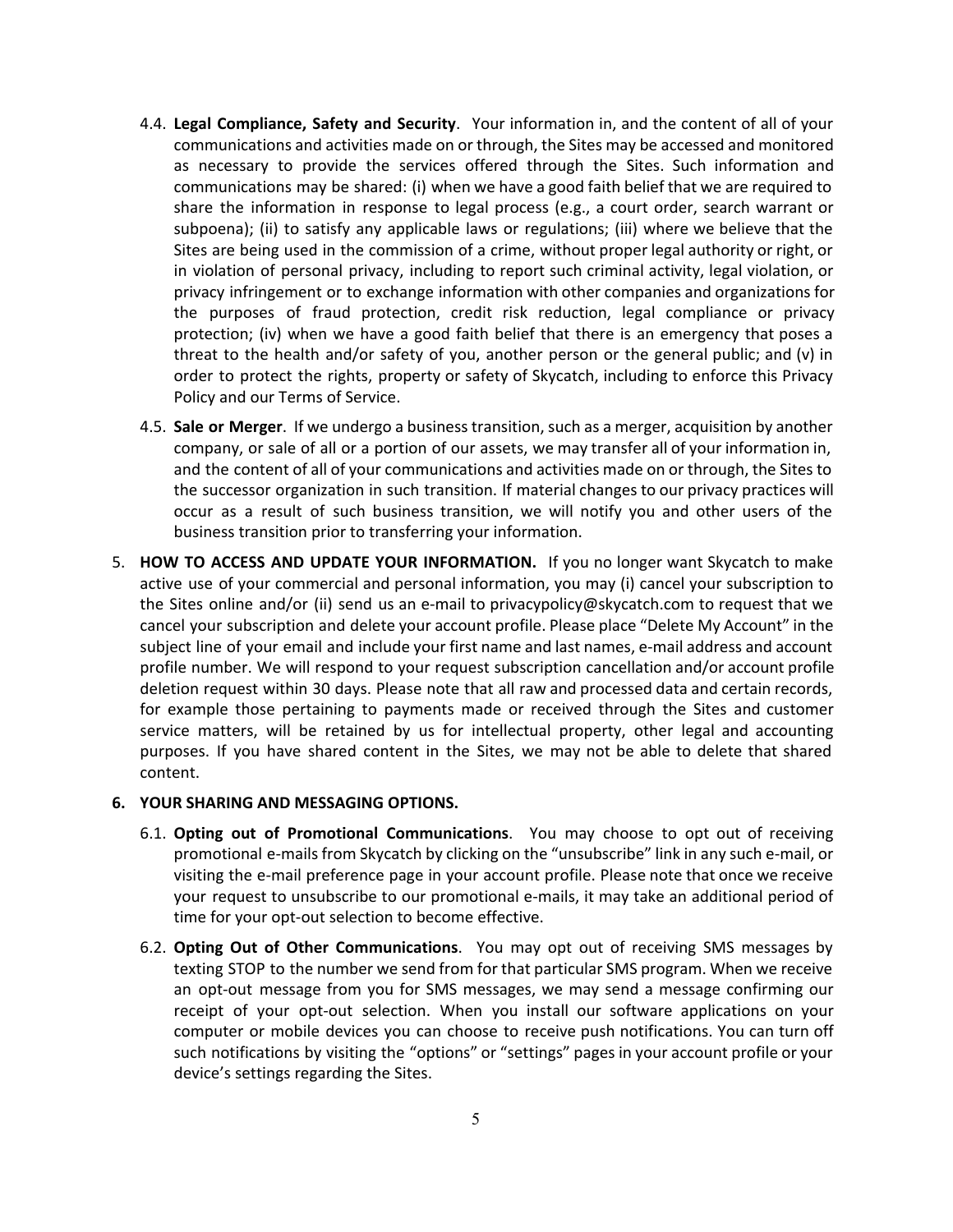Please note that if you opt-out of our promotional or other communication, Skycatch may still e-mail or communicate with you from time to time if we need to provide you with information relevant to, or if we need to request information from you with respect to, your activities on or payments made or received through the Sites or for other legitimate non-marketing reasons.

- 7. **SECURITY OF YOUR INFORMATION.** Skycatch is committed to protecting the privacy of your commercial and personal information, and we have implemented commercially reasonable security measures like the ones described below to provide you with privacy protection. However, no website, internet or mobile transmission is completely secure. Therefore, we cannot guarantee that unauthorized access or processing, hacking, data loss or destruction, or other breaches of the Sites will never occur, and we cannot guarantee the security of your information while it is being transmitted to our software application platforms and websites. As such, any access and use of the Sites and any transmission of your information or data to our software application platforms and websites are at your own risk. We urge you to take steps to keep your information safe (including your account password) and to log out of your account profile after each access and use of the Sites.
	- 7.1. **Account Profiles.** For account profiles created in the Sites, your account profile information is protected by the password that you use to access your account. It is important that you protect and maintain the security of your account profile and that you immediately notify us of any unauthorized use of your password or account. If you forget your password, the login page allows you to request that instructions be sent to you that explain how to reset your password.
	- 7.2. **Financial Information.** When you sign into your account profile or enter payment information (such as a credit card or bank account number), we encrypt the transmission of that information using secure socket layer technology.
- 8. **PRIVACY POLICIES OF LINKED SITES, ADVERTISERS AND OTHER THIRD PARTIES.** Skycatch's software application platforms and websites may contain links to the websites of third parties who perform services on our behalf or advertisements from third parties that may link to their own websites. We are not responsible for the privacy practices, terms of use or service or the content of such websites. If you have any questions about how these other websites use your commercial and personal information, you should review their privacy policies and contact them directly.
- 9. **OUR POLICY CONCERNING MINORS.** The Sites are not intended for subscription to, or access and use by, persons under the age of 18, and Skycatch does not knowingly collect any commercial or personal information from such persons. Persons under the age of 18 should not use the Sites. If we learn that we have inadvertently gathered any information from persons under the age of 18, we will take reasonable measures to promptly erase such information and delete any related account profiles from our records.
- 10. **CHANGES TO OUR PRIVACY POLICY.** If Skycatch decides to make material changes to this Privacy Policy, we will notify you and other users of such changes by placing a notice on our software application platforms and websites and/or by sending a notice to your e-mail address on file with us. In addition, you should periodically check at www.skycatch.com and this privacy page for changes.